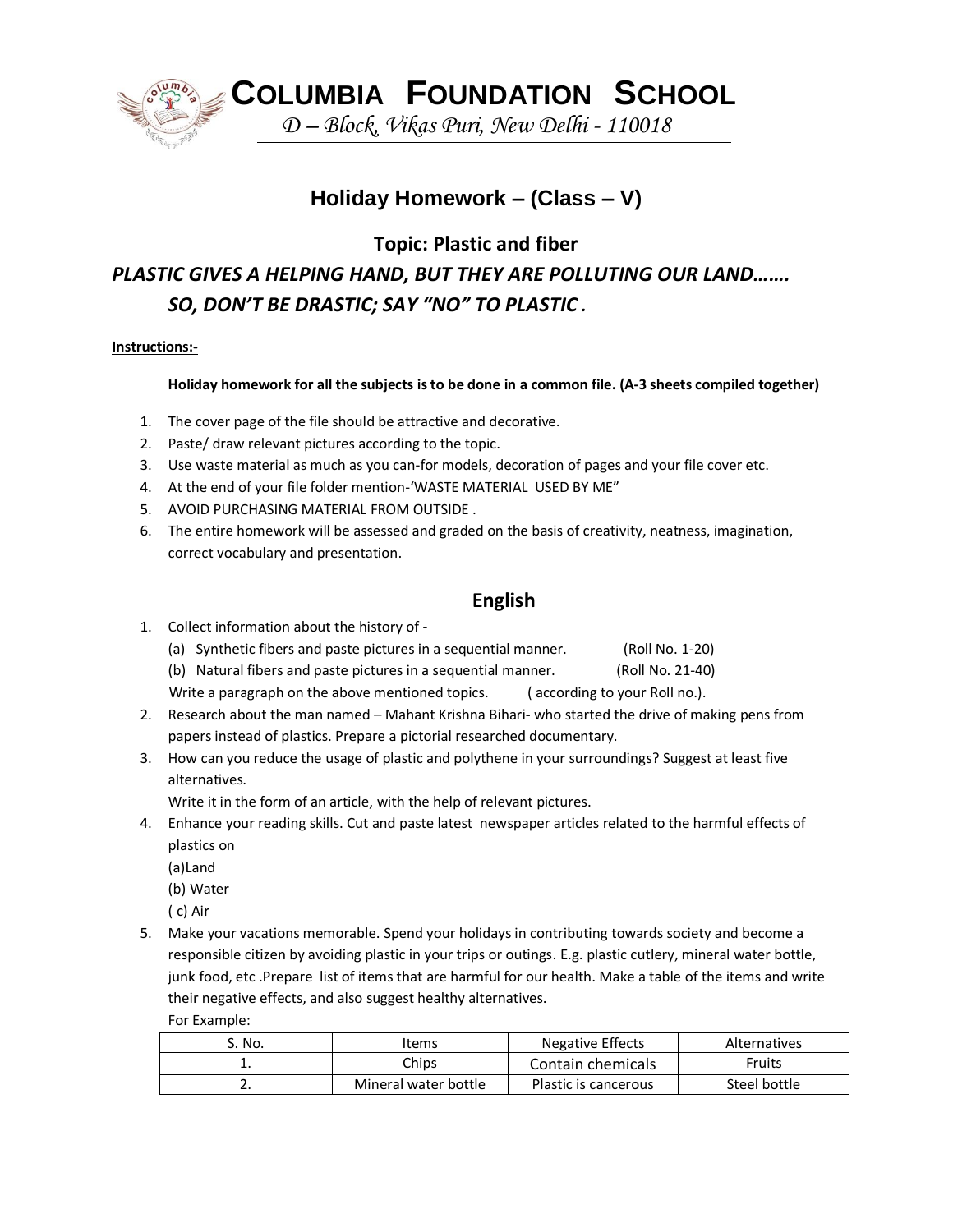#### **Hindi**

- 1. आधुनिक युग में 'प्लास्टिक एक गंभीर समस्या के रूप में देखा जा रहा है। आप किस प्रकार इसके दृष्प्रभाव से देश की रक्षा से करेंगे।
- 2. प्लास्टिक की रोक पर जनता को जागरूक करते हुए पोस्टर बनाइए।
- 3. व्यर्थ प्लास्टिक का पुर्न निर्माण करते हुए दो उपयोगी वस्तुएँ बनाइए।
- 4. प्रतिदिन समाचार पत्र पढिएजो आपकोसमाचार अधिक पसंद आए उसे काटकर अपनी फाइल में चिपकाइए।

## **Science**

1. Make a cut-out and explain , how humans are turning the world into a plastic World-

| (a) On land | (e.g. cows, snakes etc.)            | (Roll No.1-15)  | (in the form of a leaf)       |
|-------------|-------------------------------------|-----------------|-------------------------------|
| (b) Water   | (e.g. fishes, octopus, snails etc.) | (Roll No.16-30) | (in the form of a water drop) |
| (c) Air.    | (birds, air pollution etc.)         | (Roll No.31-40) |                               |

- 2. What really happens to the plastic you throw away? Depict in a pictorial way the harmful effects of it.
- 3. Make a collage on natural and synthetic fibers by pasting materials made of them.
- 4. Plastic in paradise the battle for Galapagos Island's future. Make a model on a waste box (e.g. saree box) on the misery caused by plastic there-
	- (a) On land animals (Roll No. 1-20)
	- (b) Water animals ( Roll No. 21-40)
- 5. Future of mother earth 4R's--Work on the concept of 4R's and transform a waste material into a useful one.

Turn your classroom into a green classroom by using plastic bottles, cans etc. to grow a plant.

OR

Convert a "Plastic House" into an "Eco-friendly House". Paste pictures of before and after transformation.

Roll No.1-20 -vertical garden Roll No.21-40- Horizontal garden

## **Social Studies**

- 1. Prepare a chart and model for the following:
	- (a) How to make rubber band plastic car (Roll No. 1-5)
	- (b) Working model on recycling of plastics (Roll No. 6-10)
	- (c) Make a flying Airplane using plastic (Roll No. 11-18)
	- (d) Flashlight using plastic (Roll No. 19-25)
	- (e) Model on plastic Waste management (Roll No. 26-31)
	- (f) Make a plastic recycling plant (Roll No. 32-40)
- 2. Make a decorative item on "How to reuse waste disposable tea glass?" (Roll No. 1-40)